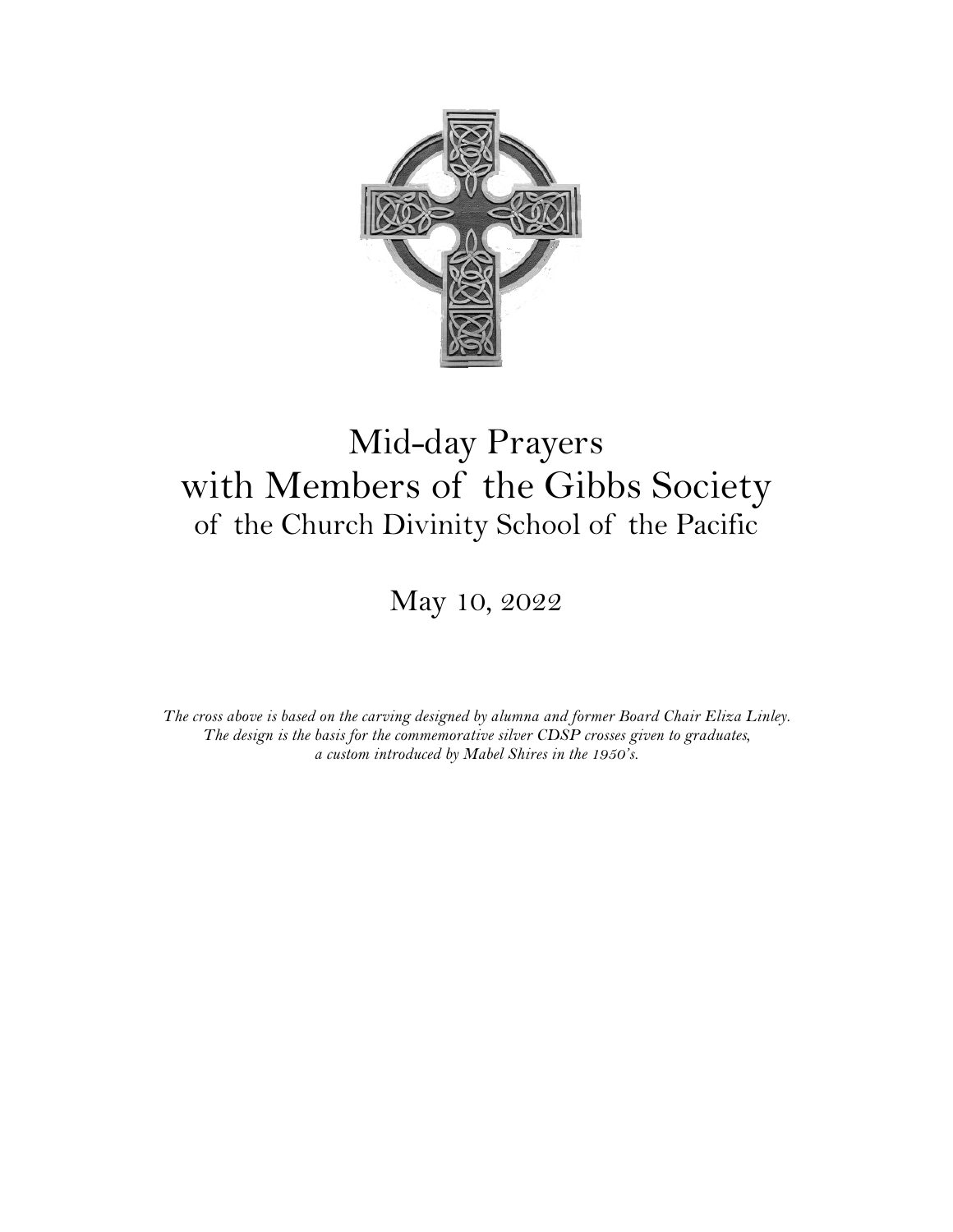# **About Today's Service**

*As we gather over Zoom, it helps to consider that the platform only supports one speaker at a time. Please leave your own microphone muted until a time is available for intercessions or conversation, when a bit of cacophony is not a bad thing.*

*There are speaking parts in the service. Any are welcome to take one of the parts when invited by the leader.*

Response (answers on behalf of the people throughout the service) Voices 1, 2, and 3 (leads us through the canticle, "Song of Wisdom") Reader (shares a short scripture reading)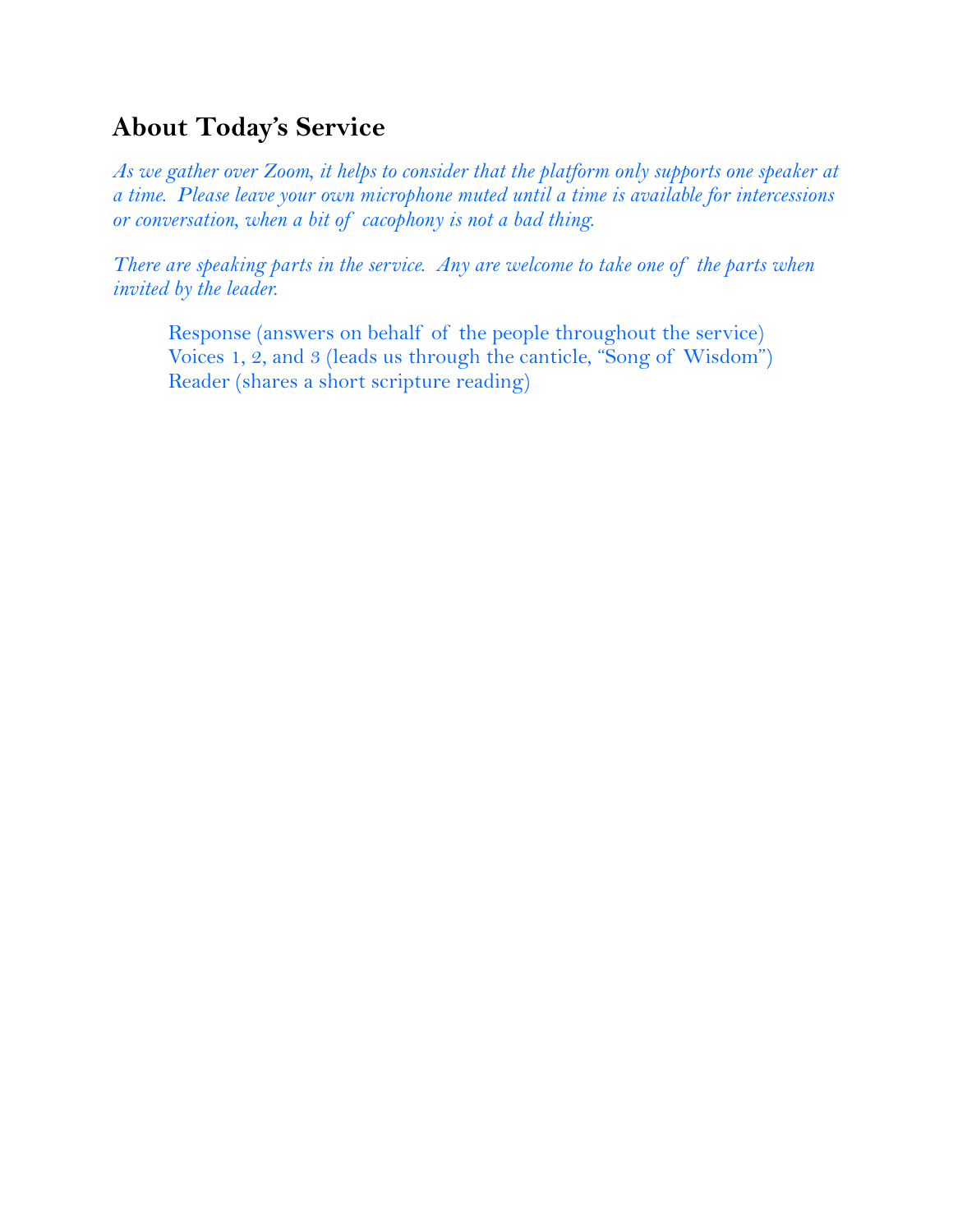# **Wisdom**

*Based on Daily Prayer for All Seasons, Easter*

## **Terce (Traditional hour: mid-morning)**

*Having asked for direction and guidance, we pray now to equip ourselves properly for the journey ahead.*

| Leader   | Alleluia! Risen Lord, come be with us,                                                                                                                                |
|----------|-----------------------------------------------------------------------------------------------------------------------------------------------------------------------|
| Response | and teach our hearts to live in you. Alleluia!                                                                                                                        |
| Leader   | Jesus, divine companion: As the day unfolds, give us<br>strength to understand and eyes to see, as you teach<br>us to walk the soft earth, related to all that lives. |
| Response | Amen.                                                                                                                                                                 |

## Praise: *A Song of Wisdom* (Wisdom 10:15-19, 20b-21)

| Voice 1 | Wisdom freed from a nation of oppressors *       |
|---------|--------------------------------------------------|
|         | a holy people and a blameless race.              |
|         | She entered the soul of a servant of the Lord, * |
|         | withstood dread rulers with wonders and signs.   |
|         |                                                  |

# Voice 2 To the saints she gave the reward of their labors,  $*$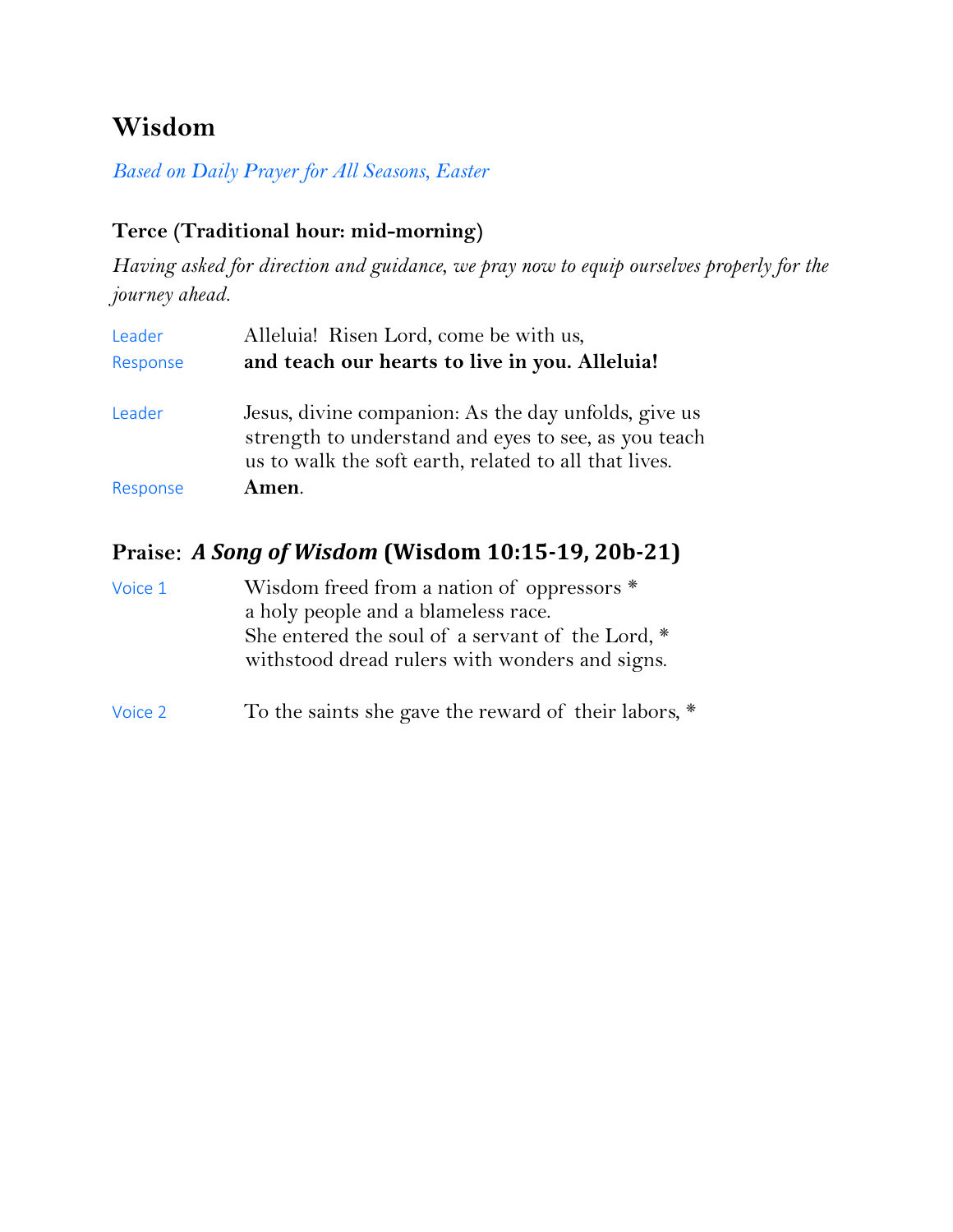|         | and led them by a marvelous way;<br>She was their shelter by day $*$<br>and a blaze of stars by night.                                                                                                            |
|---------|-------------------------------------------------------------------------------------------------------------------------------------------------------------------------------------------------------------------|
| Voice 3 | She brought them across the Red Sea, *<br>she led them through mighty waters;<br>but their enemies she swallowed in the waves *<br>and spewed them out from the depths of the abyss.                              |
| Voice 1 | And then, Lord, the righteous sang hymns to your Name *<br>and praised with one voice your protecting hand;<br>For Wisdom opened the mouths of the mute *<br>and gave speech to the tongues of a new-born people. |

# **Scripture — Romans 6:4**

Reader We have been buried with Christ by baptism into death, so that, just as Christ was raised from the dead by the glory of the Father, so we too might walk in newness of life.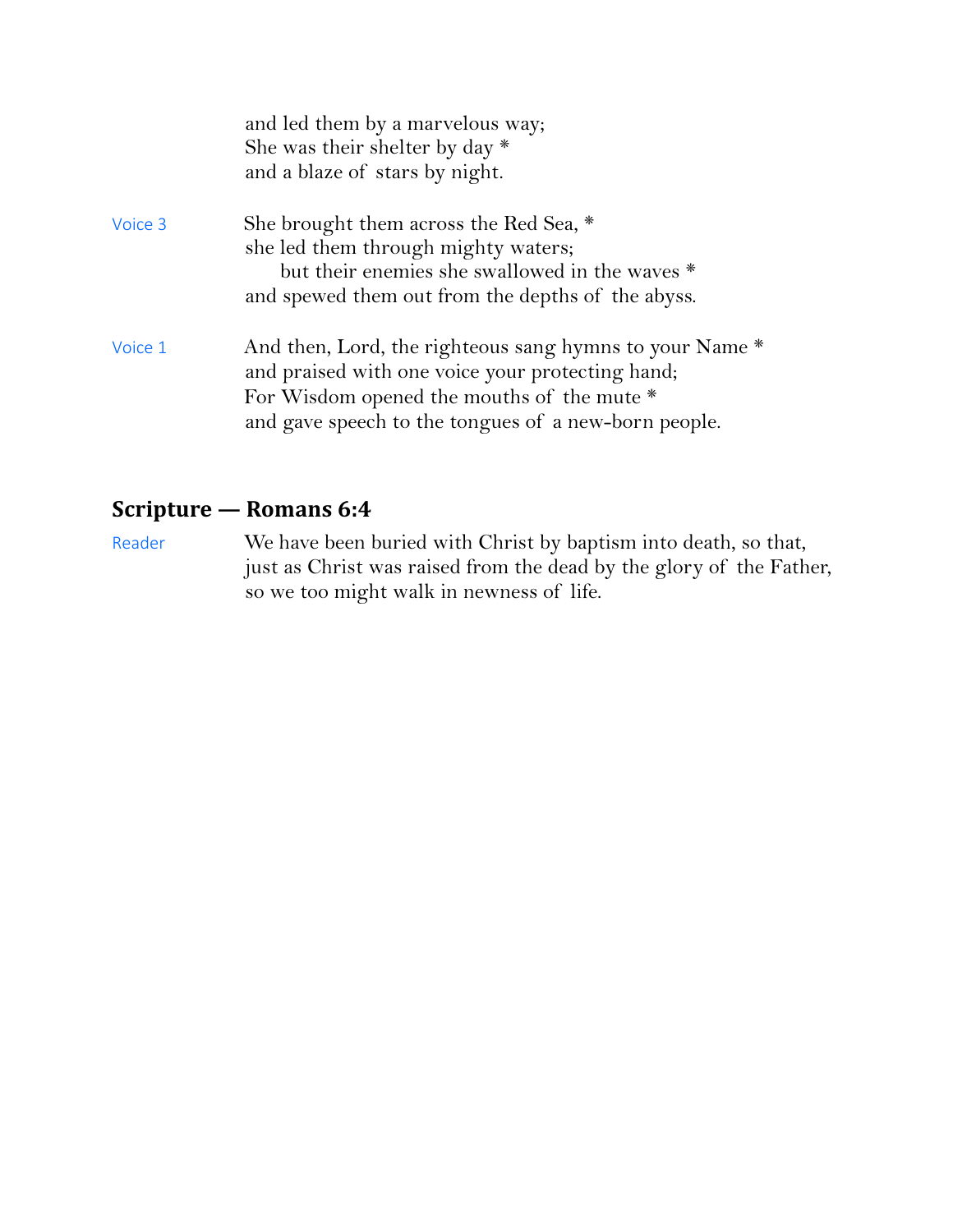# **Meditation**

| Leader | These three are the treasures to strive for and prize:<br>be gentle, live simply and have the humility |
|--------|--------------------------------------------------------------------------------------------------------|
|        | to shy from the struggle to put oneself first, these are the pearls.                                   |
|        | If mercy's abandoned by those who'd be brave,                                                          |
|        | economy squandered by those who'd be generous,                                                         |
|        | humility slighted by those who would lead, this is sure death.                                         |
|        | Be gentle and you can afford to be bold,                                                               |
|        | be frugal and so have enough to be liberal,                                                            |
|        | be humble and thus be a leader of all, this is the way.                                                |
|        | Through gentleness those who attack win the fight,                                                     |
|        | and those who defend have their safety in gentleness;                                                  |
|        | this gentleness rests in the children of God, this is their sign.                                      |
|        | "The Song of Lau Tsu"                                                                                  |
|        | from Wonder, Love, and Praise, W-803<br>words and music by Colin Hodgetts                              |
| Leader | Where do we ask for God's wisdom today?                                                                |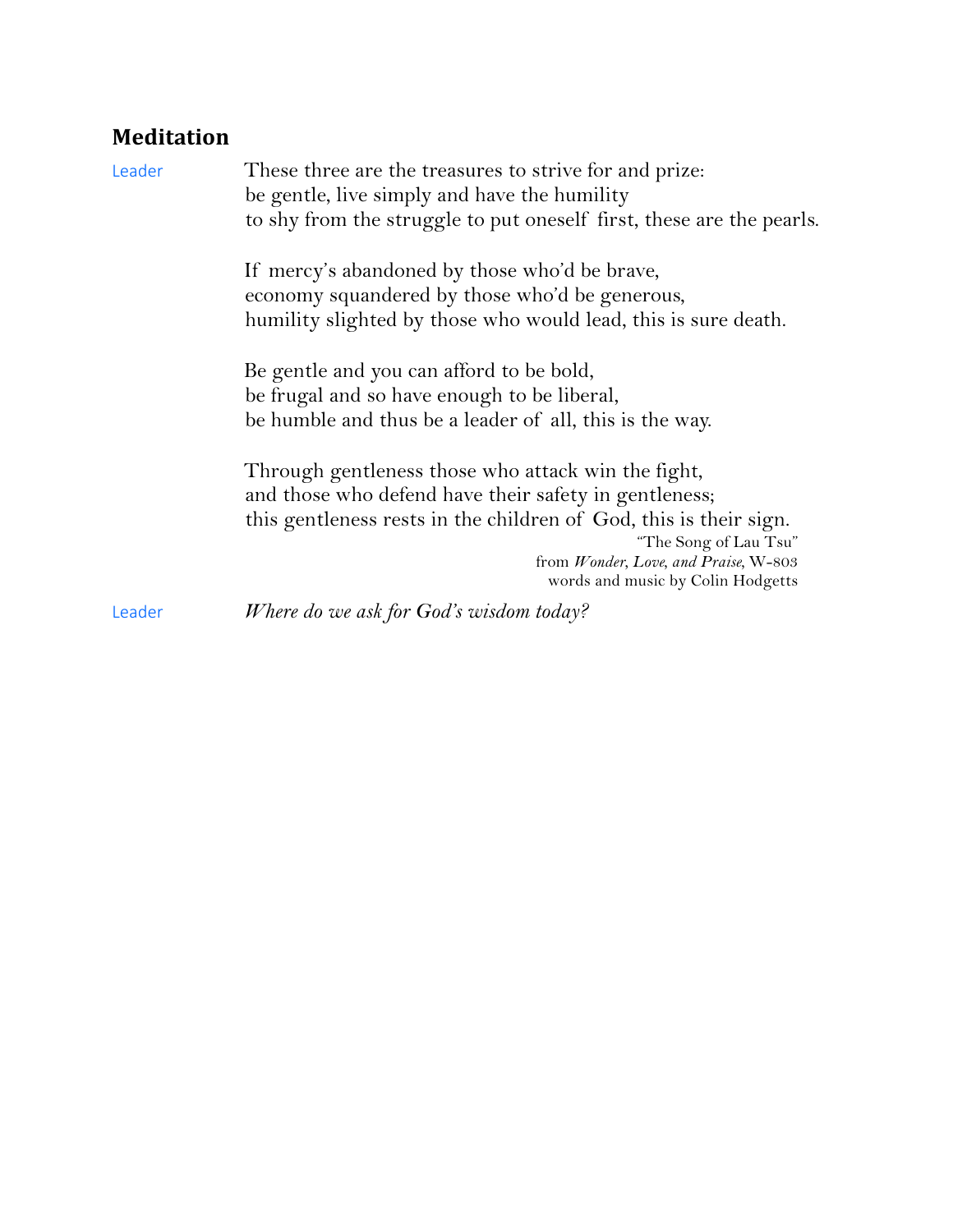# **Prayers**

| Leader             | Risen Christ, open our hearts to your grace and truth.                                                                                                                                                                                                                                                                                                               |
|--------------------|----------------------------------------------------------------------------------------------------------------------------------------------------------------------------------------------------------------------------------------------------------------------------------------------------------------------------------------------------------------------|
| Response           | May we walk in newness of life.                                                                                                                                                                                                                                                                                                                                      |
| Leader             | Teach us to love others in the power of the Spirit.                                                                                                                                                                                                                                                                                                                  |
| Response           | May we walk in newness of life.                                                                                                                                                                                                                                                                                                                                      |
| Leader             | Let us pray together for our school, our lives, and for the concerns<br>we carry in our hearts.                                                                                                                                                                                                                                                                      |
|                    | Silence.                                                                                                                                                                                                                                                                                                                                                             |
| Leader             | Today we give thanks for the work and ministry of Mark<br>Richardson as a scholar and as our President and Dean. We pray<br>for blessings on Mark and Brenda Richardson as they begin the<br>next chapter of their lives, open to your call, in companionship<br>with each other, and surrounded by that spirit of love which you<br>give them to share with others. |
| Response           | God bless and care for Mark and Brenda and for all those<br>whom they love.                                                                                                                                                                                                                                                                                          |
| Leader             | We also pray for your blessing and enlivening grace for the<br>members of the George and Augusta Gibbs Society who have left<br>this earthly realm in the past fifteen months:                                                                                                                                                                                       |
|                    | Here, the people may add particular intercessions or thanksgivings.                                                                                                                                                                                                                                                                                                  |
| Leader<br>Response | Strengthen us as witnesses to your love.<br>May we walk in newness of life.                                                                                                                                                                                                                                                                                          |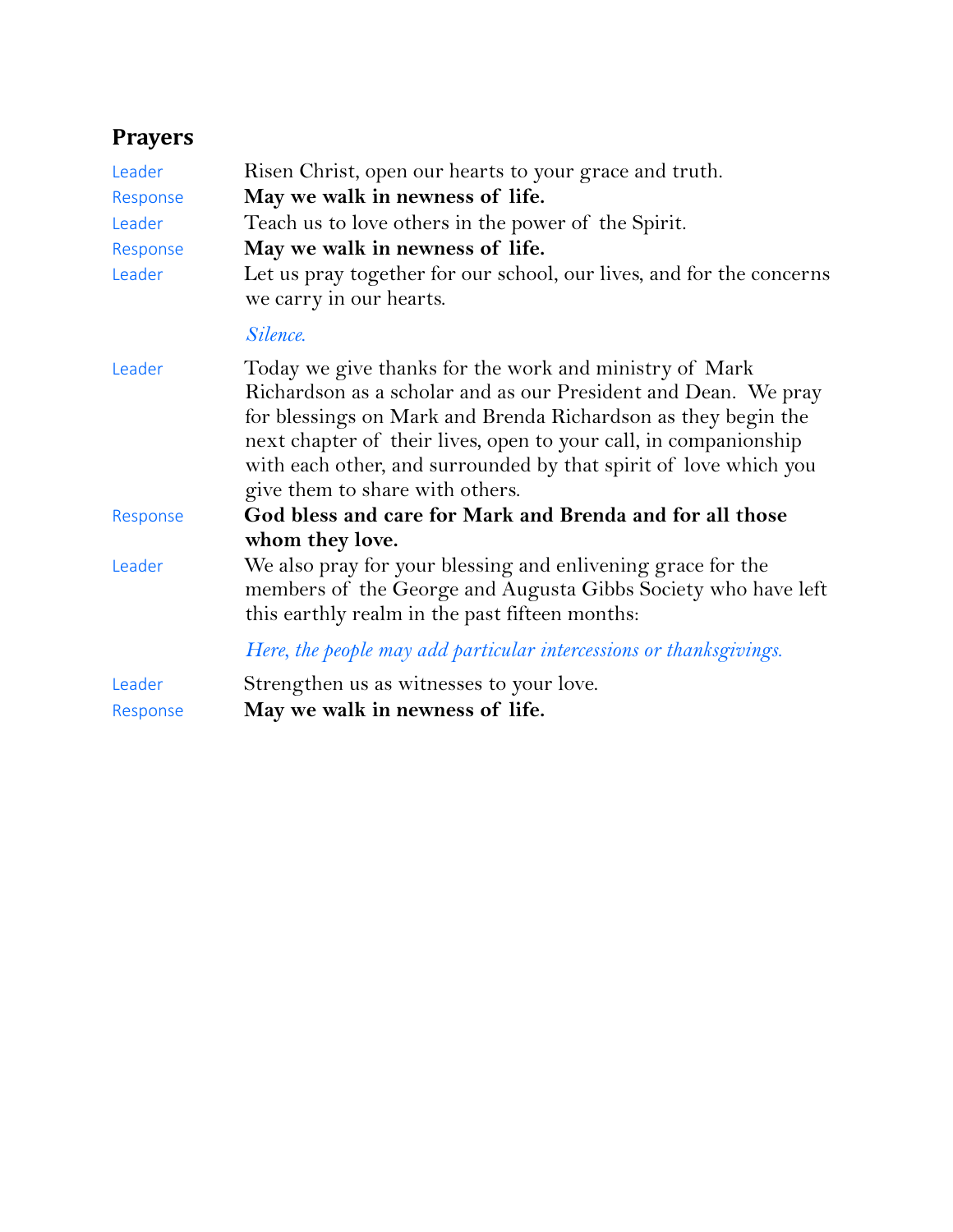#### **Lord's Prayer**

Leader Our Father, ...

### **Closing Prayer**

| Leader | God our Deliverer, by water and the Holy Spirit we have been         |
|--------|----------------------------------------------------------------------|
|        | buried with Christ and raised to the new life of grace: Give us      |
|        | inquiring and discerning hearts, the courage to will and to          |
|        | persevere, a spirit to know and to love you, and the gift of joy and |
|        | wonder in all your works.                                            |
|        |                                                                      |

Response **Amen**.

#### Going Out

| Leader   | Alleluia! Risen Lord, come be with us,         |
|----------|------------------------------------------------|
| Response | and teach our hearts to live in you. Alleluia! |

*In our prayers today we remember the individuals of the Gibbs Society whose deaths have occurred in this past year.*

Elizabeth H. Purdy, February 25, 2021 Charles W. Sacquety, April 4, 2021 Rosi Edwards, October 14, 2021 Joan Butler Ford., December 26, 2021 Barbara S. Borsch, March 9, 2022 Ardeen Russell Quinn, March 21,2022 David W. Richardson, February 6, 2022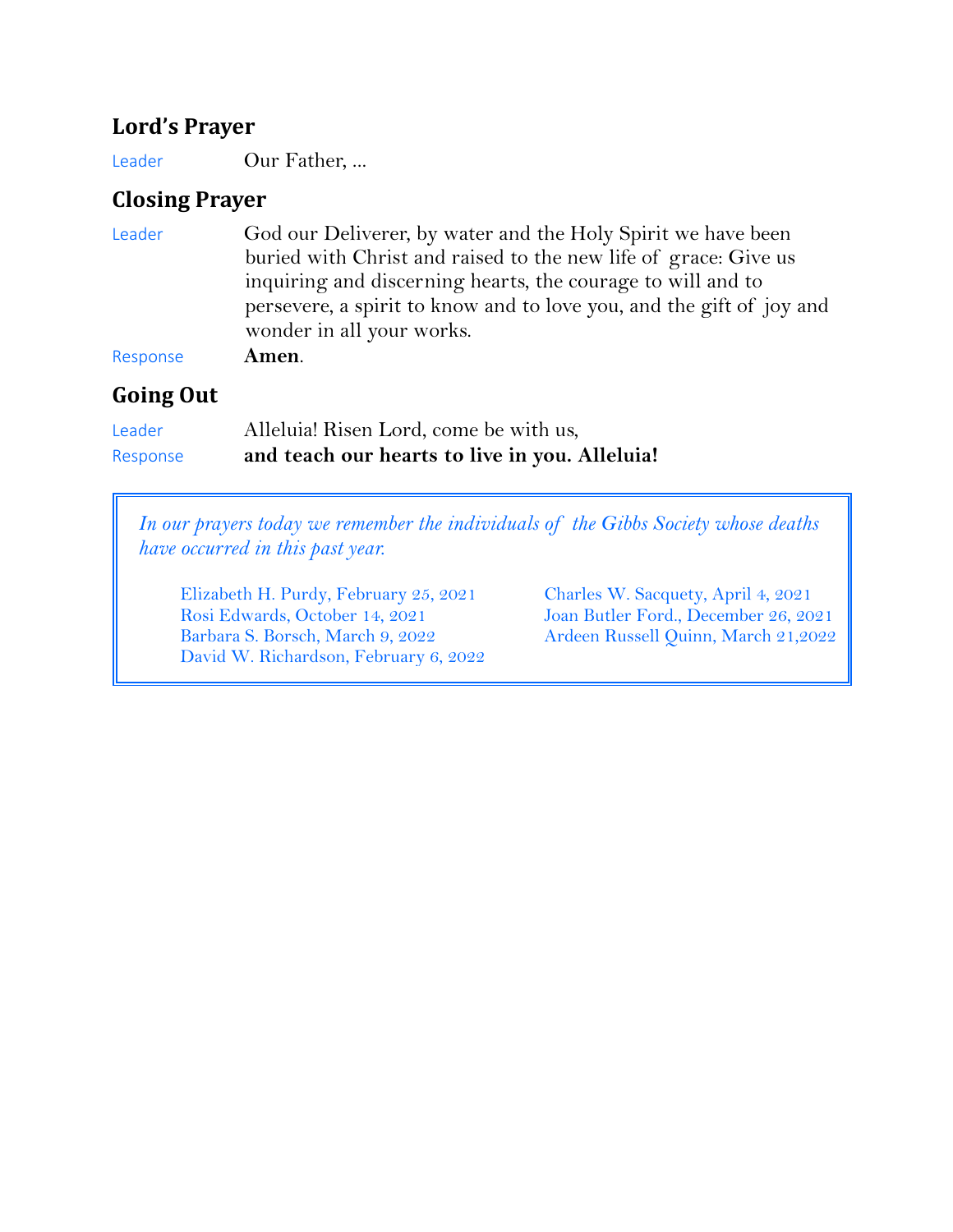### A Tenure Marked by Transition and Change

When the Board of Trustees called the Rev. Mark Richardson, PhD, to be the President and Dean of the Church Divinity School of the Pacific it had already begun the work to address the major changes that its members saw as necessary. President and Dean Donn Morgan had invited study of what would be needed to deal with the financial constraints impacting the school. While the interim work primarily served to identify the issues and generate ideas about ways to address them, these major transitions were on the table from the first day of Dean Richardson's tenure.

Working closely with the Board and being open with faculty and staff, Dean Richardson stepped into the painful responsibility to reduce the school's expenses, mostly through reductions in the number of employees, including faculty. On the other side of the plan, Richardson worked with the faculty, trustees, and staff to boost revenue.

There were several notable steps taken to improve the financial picture for CDSP. Solar panels and high efficiency lighting helped reduce a major expense for the campus. Shires Hall was rented to UC Berkeley, and faculty and staff moved into the available rooms in Parsons Hall. A marketing and management strategy was put in place that enabled CDSP to reach the revenue projections for which Easton Hall was updated as a conference center. Management relationships with the Graduate Theological Union were renegotiated.